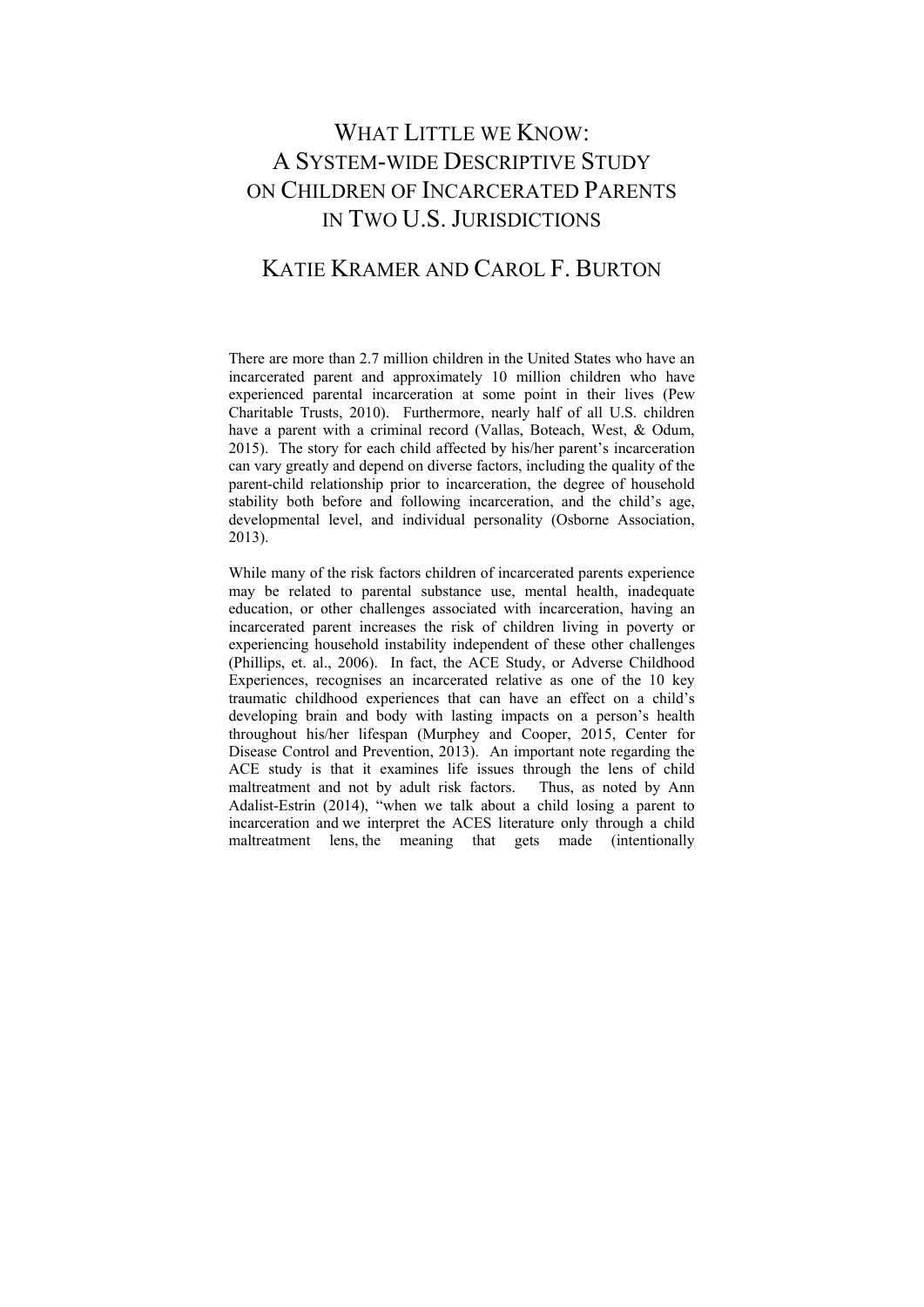or not) is that children of incarcerated parents are maltreated children, harmed by their parents and thus better off without them. If, however, the parents who are in prison or jail are seen as potential supports for their children, as buffers from the toxicity of stress, then a different meaning is made of the loss. It becomes more profound and less dismissible."

While separation due to a parent's incarceration can be as painful as other forms of parental loss (such as death or divorce), it can be even more complicated because of the stigma, ambiguity, and lack of social support and compassion that accompanies it (Arditti, 2012). Visits between parents and their children during incarceration can help to heal the pain of the loss and may be beneficial to children's well-being (Hollihan and Portlock, 2014). There is also a great deal of debate around the risk for incarceration for the children themselves (Raimon, Lee & Gentry, 2009, Adalist-Estrin, 2014). One study (Conway, 2015) has argued that the data used to support the 'children of incarcerated parents are six times more likely to be incarcerated' thesis were obtained from two small studies, one with a sample size of 20 participants and the other examining a subset of children involved in the juvenile justice system.

## **Increased Interest in Children of Incarcerated Parents**

There has been a significant increased interest in the issues, needs and assets of children of incarcerated parents throughout the U.S. Nationally, the White House under the Obama administration led efforts to bring attention to these children through its "Champions for Change" ceremony in 2012 honouring 12 individuals throughout the country for their efforts to improve the lives of children of incarcerated parents. In addition, in August 2013, the White House, along with the American Bar Foundation and the National Science Foundation, hosted the conference "Parental Incarceration in the United States: Bringing Together Research and Policy to Reduce Collateral Costs to Children" (American Bar Foundation, 2013). Researchers, practitioners, and policymakers across the country came together to review the current research, identify programmes and best practices, and develop recommendations to improve outcomes for children with parental involvement in the criminal justice system. Also of national significance is Sesame Street's outreach campaign and toolkit, "Little Children, Big Challenges: Incarceration." Along with adding a new "puppet" whose father is in prison, the Sesame Street toolkit aims to provide resources and information for families with young children as they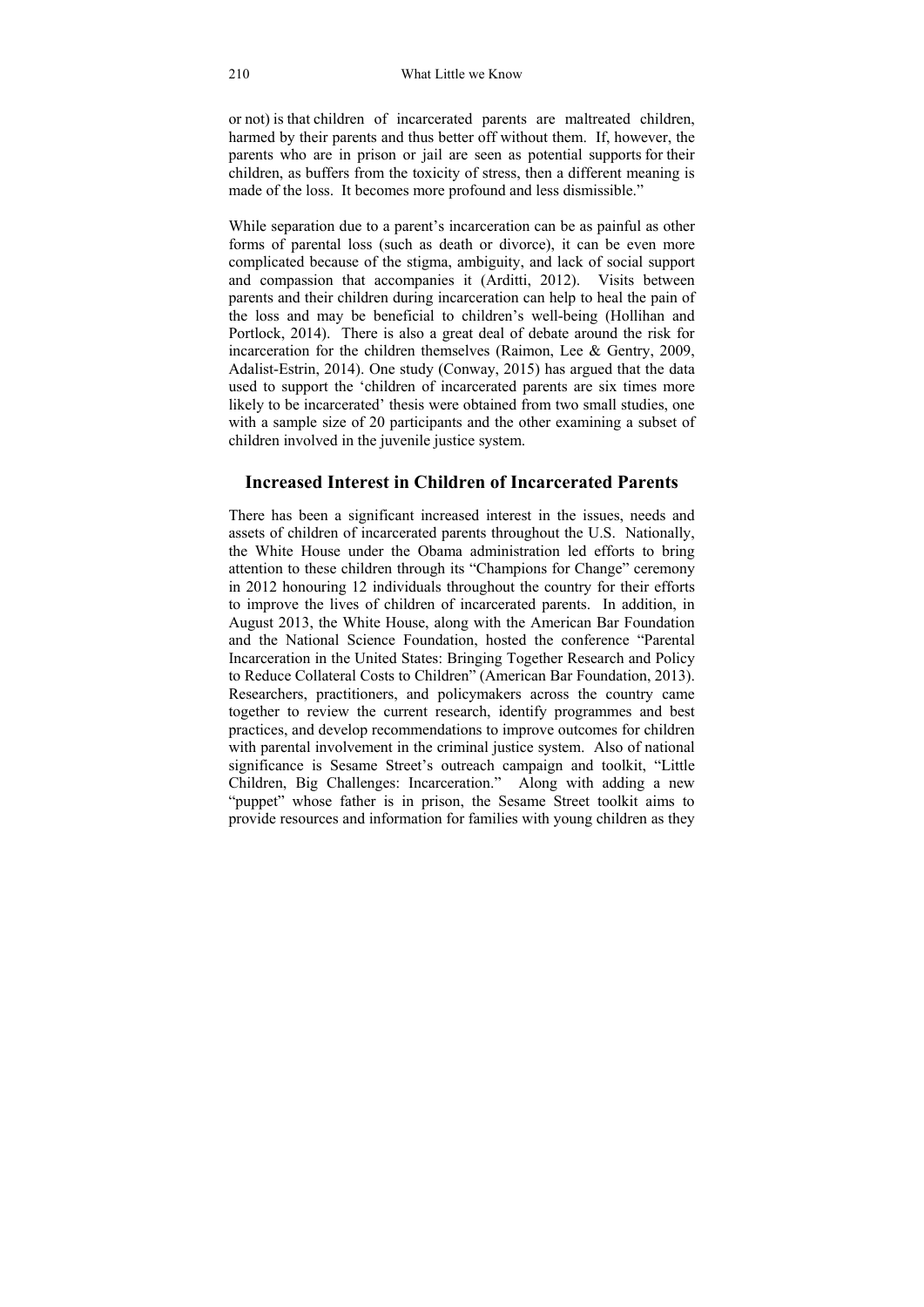encounter the difficult changes and transitions that come with a parent's incarceration.

While the level of interest at the U.S. national level on the issues and needs of children of incarcerated parents is encouraging and brings much needed attention to this issue, there is still a void in reliable local data on how many children are affected by incarceration and what unique needs. assets and challenges they might have that may vary among communities, especially those communities more disproportionally impacted by high rates of incarceration. Additionally, since this data project was completed, there have been major changes within the U.S. federal administration. Given the unknown and potential likelihood that the current U.S. administration may not hold the same level of interest or commitment of resources for these children, it is important now more than ever that efforts be made to identify, understand and support children with criminal justice involved parents. It is also important to consider if impacts of parental incarceration are different for children when the parent is incarcerated at a local jail versus a state or federal prison. When in jail, the parent's length of stay may be shorter and visits may be more accessible due to the potential closer proximity of the correctional facility, but the incarceration may be more sudden and unpredictable in the eyes of the child. Often, state or federal level data are used to estimate the number of children of incarcerated parents at the local level but rarely have there been efforts to collect this information on a large scale through local criminal justice agencies.

## **Methods**

In Autumn, 2014, the Alameda County Children of Incarcerated Parents Partnership (ACCIPP) partnered with the Alameda County Sheriff's Office (ACSO) to develop, distribute, collect and analyse a brief survey about issues related to children of incarcerated parents to all individuals incarcerated within their adult county jail system. This wider data collection partnership was largely the result of earlier smaller scale efforts to collect information from currently incarcerated parents within Alameda County's Santa Rita jail and with visitors at the jail. Based on the successful efforts of ACCIPP to gain approval for this ground-breaking data collection, the San Francisco Children of Incarcerated Parents Partnership (SFCIPP) approached the San Francisco Sheriff's Department (SFSD) and successfully gained approval to conduct the survey throughout this neighbouring adult jail system as well. By gaining permission to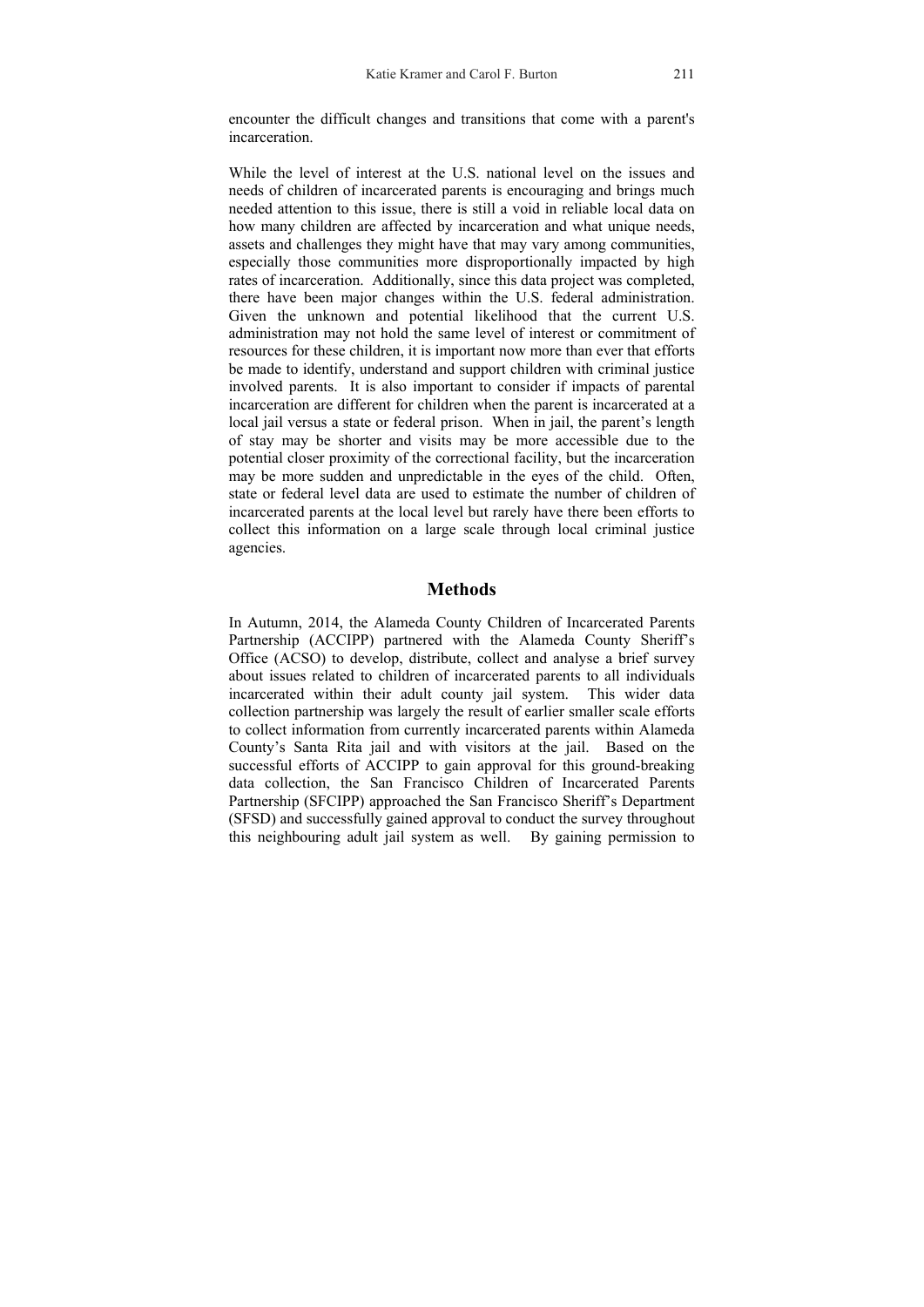work with two neighbouring jail systems, and given that children of incarcerated parents do not necessarily live in the counties in which their parents are incarcerated, this project was in the unique position to gather more comprehensive information and work across local county government and service systems. It is these local government and service agencies that are best positioned to provide a continuous system of support for children both during and after their parents' incarceration. This extensive data collection effort gathered some of the most comprehensive local level information about children of incarcerated parents ever collected in the United States.

The survey was structured to gather information to inform programme and policy decisions in consideration of the children's well-being when their parents become incarcerated in local jails. Survey methods and content were developed through a collaborative process that included the creation of two project advisory boards, one from each county. The project advisory boards included: (1) members of ACCIPP and SFCIPP; (2) staff from both sheriff departments; (3) other subject matter experts, and (4) formerly incarcerated mothers and fathers from Alameda and San Francisco Counties. The survey focused on the following four key outcomes:

- Identify who within the Alameda and San Francisco County Jail Systems is a parent or caregiver of children 25 years old or younger;
- Gather basic information about locally incarcerated parents and their child(ren);
- Better understand how children are affected by their parents' incarceration;
- Identify what types of resources families might need for children and parents to maintain contact and/or relationships during their parents' incarceration and after release.

## *Jail Facilities*

The survey was administered at all adult county run jail facilities within Alameda and San Francisco Counties. This included jail facilities housing adult men, women, and transgender individuals and at all security levels. Table 1 below provides a brief description of each jail facility.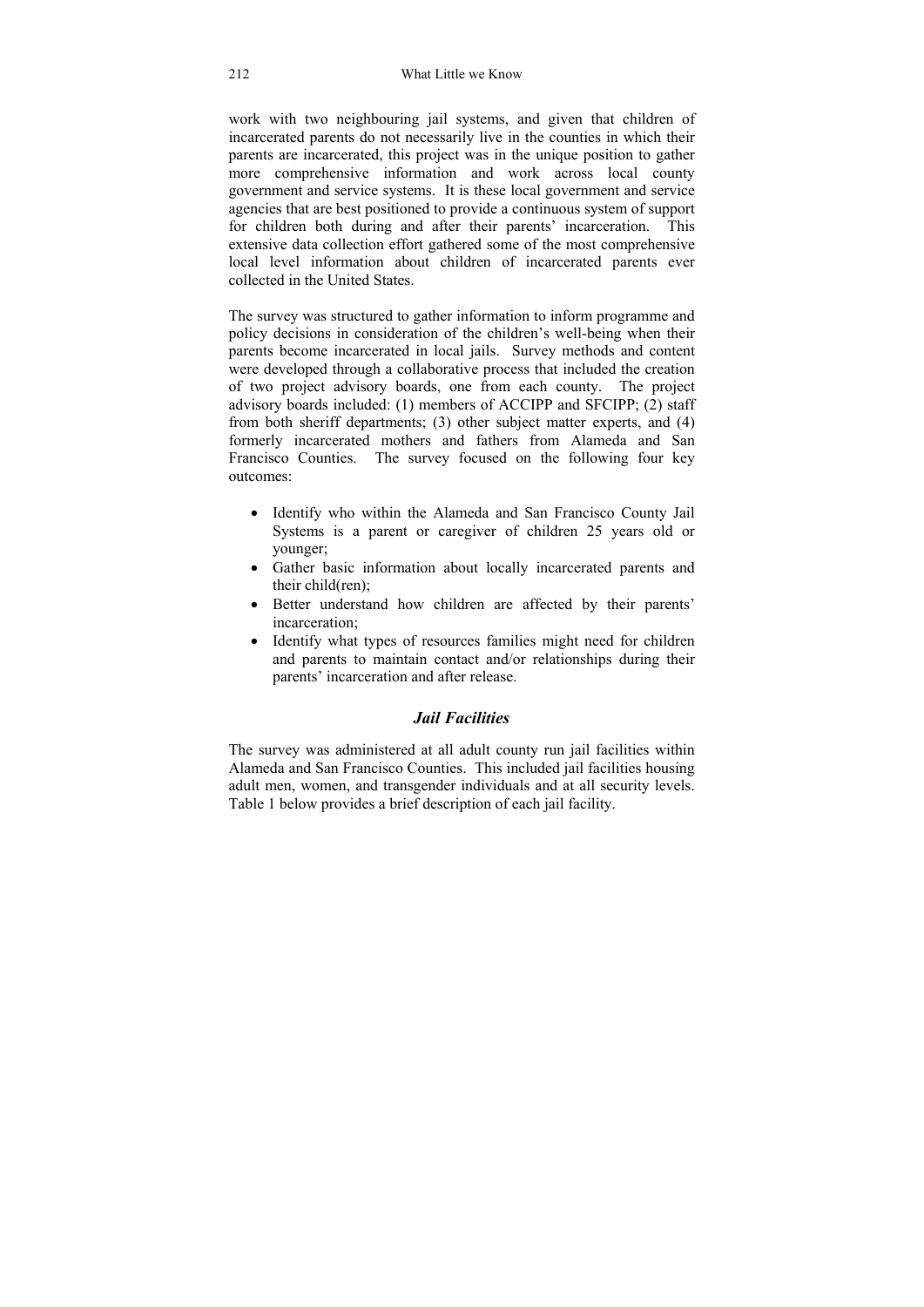It is important to note that the survey was conducted in jail and not prison facilities. Incarceration in U.S. jails can be more sudden and have unpredictable and/or shorter lengths of stay than incarceration in U.S. prisons. These variables should be considered when reviewing the data and consideration of effects of parental incarceration on children.

| <b>Table 1: Jail Facilities</b>                                                                                                                                  |                               |                               |  |  |
|------------------------------------------------------------------------------------------------------------------------------------------------------------------|-------------------------------|-------------------------------|--|--|
| <b>Alameda County</b>                                                                                                                                            |                               |                               |  |  |
| Jail                                                                                                                                                             | Population                    | <b>Av. Daily Population**</b> |  |  |
| Santa Rita                                                                                                                                                       | Women,<br>Men,<br>Transgender | 2,395                         |  |  |
| Glen Dyer                                                                                                                                                        | Men                           | 430                           |  |  |
| San Francisco City &<br>County                                                                                                                                   |                               |                               |  |  |
| Jail                                                                                                                                                             | Population*                   | <b>Av. Daily Population</b>   |  |  |
| County Jail #2                                                                                                                                                   | Men,<br>Women,<br>Transgender | 243                           |  |  |
| County Jail #4                                                                                                                                                   | Men                           | 293                           |  |  |
| County Jail #5                                                                                                                                                   | Men                           | 651                           |  |  |
| *Board of State and Community Corrections. Jail Profile Survey Online Querying<br>Database. 25 February 2016. Jail Profile Survey. Data as reported by Sheriff's |                               |                               |  |  |

## *Recruitment & Consent*

Departments.

Surveys were administered over a series of days in each county jail in October and November 2014. Times for survey distribution were selected based on when most incarcerated individuals would be in their housing units. Individuals housed in solitary confinement, disciplinary housing units and/or housing units for individuals with severe mental illness were not eligible to participate in the survey. All individuals who were present in the approved housing units on the day and time of the survey distribution were eligible to participate.

On the day of survey distribution, the study team and volunteers visited each approved housing unit within the jail. Upon entering the housing unit, a member of the study team made a verbal announcement and provided a brief project overview for everyone in the unit. The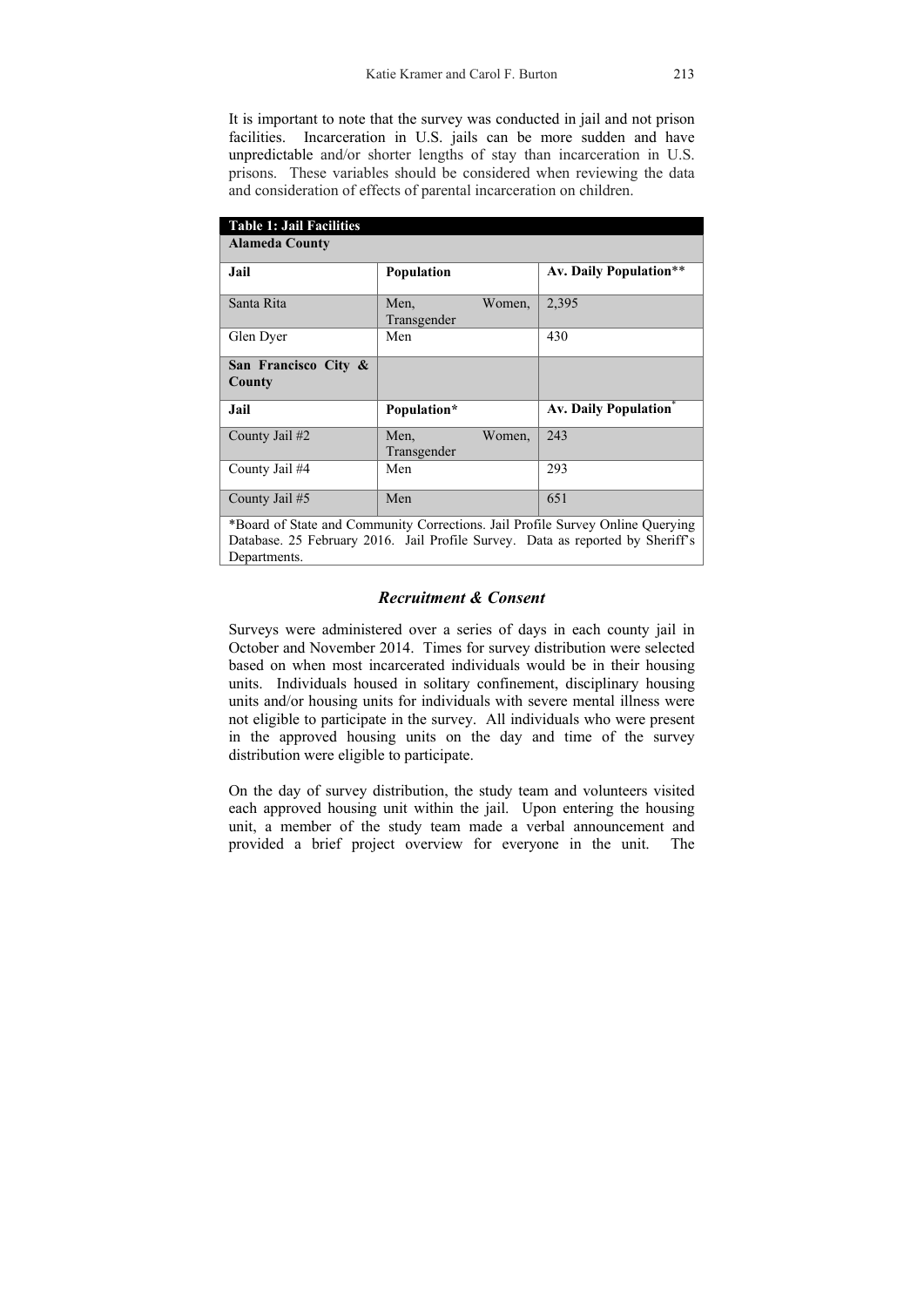announcement was made in both English and Spanish. All individuals interested in learning more about the survey were invited to meet with the study team in a predetermined area of the housing unit such as a programme room or at the common tables within the housing unit.

All individuals that indicated they wanted to participate in the survey were given a consent information sheet with a survey in either English or Spanish, depending on their preference. Individuals were given the opportunity to review the consent information sheet and ask one-on-one questions with anyone from the study team. The survey was completed anonymously with no identifying information collected from individual participants. The study team and volunteers were available to help participants one-on-one with language and literacy barriers while participants completed the survey. After participants completed the survey, they were instructed to return the survey by placing it in a large envelope to further ensure their anonymity. Any individual who envelope to further ensure their anonymity. completed and returned a survey received a small snack, a resource list of in-jail and community services, and a "tips for incarcerated parents" information sheet. The study received IRB approval from Ethical and Independent Review Services in July 2014 (Kramer, Principal Investigator) and approval by both Sheriffs prior to its administration.

## *Survey Structure*

Every person responding to the survey, whether they were a parent or not, completed the first question: "Are you a parent or primary caregiver for any child(ren) who is 25 years or younger?" If they answered "no," they were instructed that they had completed the survey. If they answered "yes," participants were prompted to complete the rest of the survey. The double-sided, one-page survey was structured in four sections. Section 1 asked about participant demographic information and incarceration history. Section 2 asked about child demographic information, current living situation and child welfare and juvenile justice system involvement. Section 3 asked information about the parents' perceived effects of incarceration on their children including child's presence at the time of their arrest, impacts of child's living situation, education and family economics. Finally, Section 4 asked information about the parent's connectivity level with their children, their intentions to reconnect with their children after release, and recommendations for types of support services for their children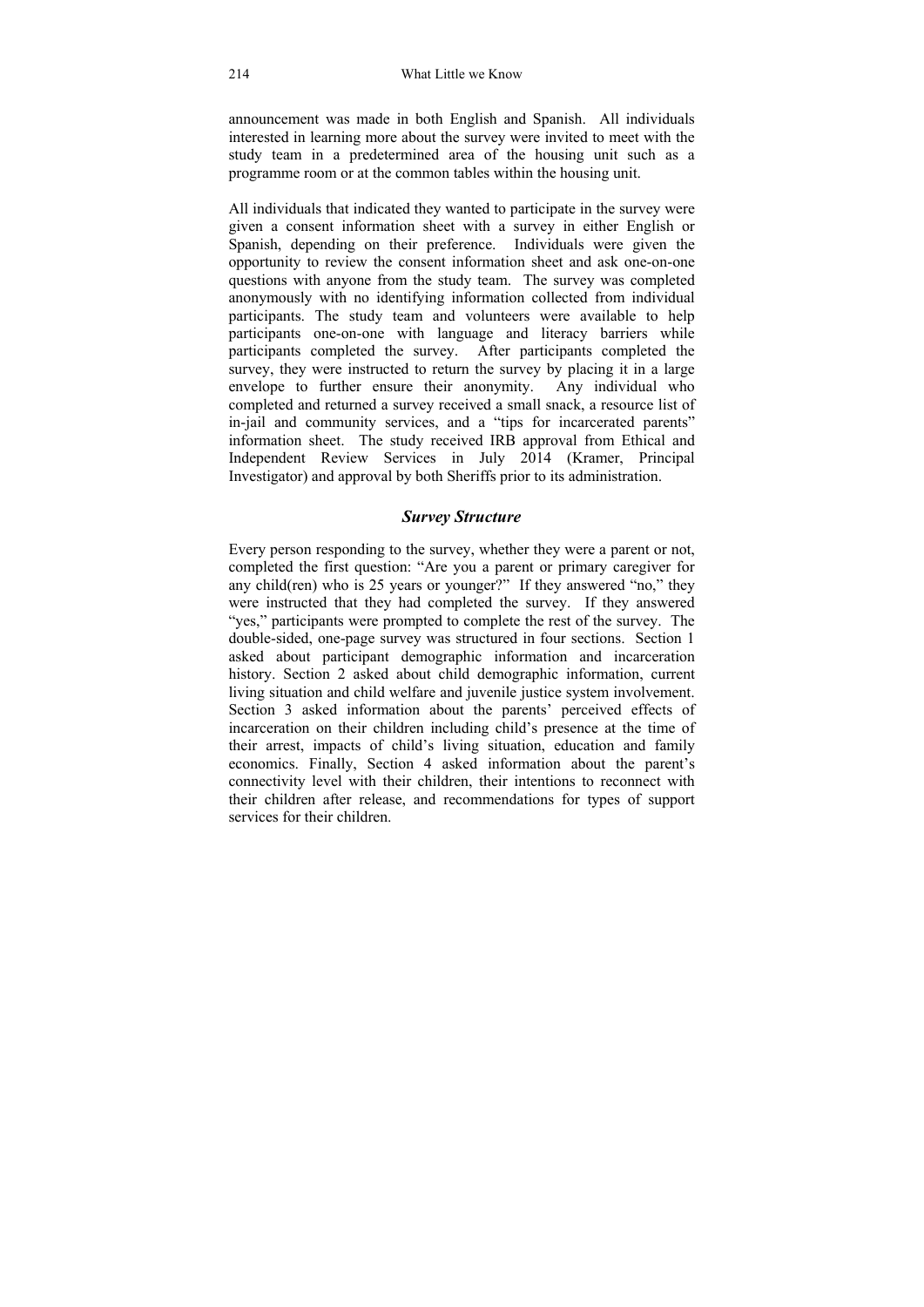### **Results and key findings**

#### *Data Analysis*

Participant demographic characteristics and survey responses were summarised with frequencies and averages for the two counties combined and for each county separately. All data points were assessed for male and female participants combined and separately to assess differences by participant gender. A special note on gender; participants were asked to self-identify their gender as female, male, transgender male or transgender female. The number of individuals who self-identified as transgender male ( $N=6$ ) or transgender female ( $N=7$ ) were too low to be representative or have significance and thus were excluded from gender difference analysis but were included in all other analyses. Specific data points were also assessed both for child age groups combined and separately to assess differences by age. Specific data points were also assessed combined and separately for racial/ethnic groups to assess differences by racial/ethnic group.

#### *Data Results*

On the days of survey collection, 2,998 people were present in the housing units at time of survey distribution and offered the opportunity to participate. Of this number, a total of 2,045 individuals, or 68% completed surveys within five Alameda and San Francisco County jails. Of the surveys collected, 2,041 were included in the analysis. Four participants were administratively dropped due to inability to participate. Of those included in the analysis, 95% of the surveys were completed in English and 5% were completed in Spanish. Table 2 (next page) provides an overview of survey collection by county and combined.

### *Key Findings*

*Most incarcerated people in San Francisco and Alameda County jails are parents.* 

The question of "are you a parent or primary caregiver for any child(ren) who is 25 years or younger?" served as the threshold question for the survey and responses varied between the two counties. Overall, 69% of survey participants reported that they were a parent or primary caregiver for at least one child 25 years old or younger. Among all survey participants in Alameda County, over three quarters of participants or 77%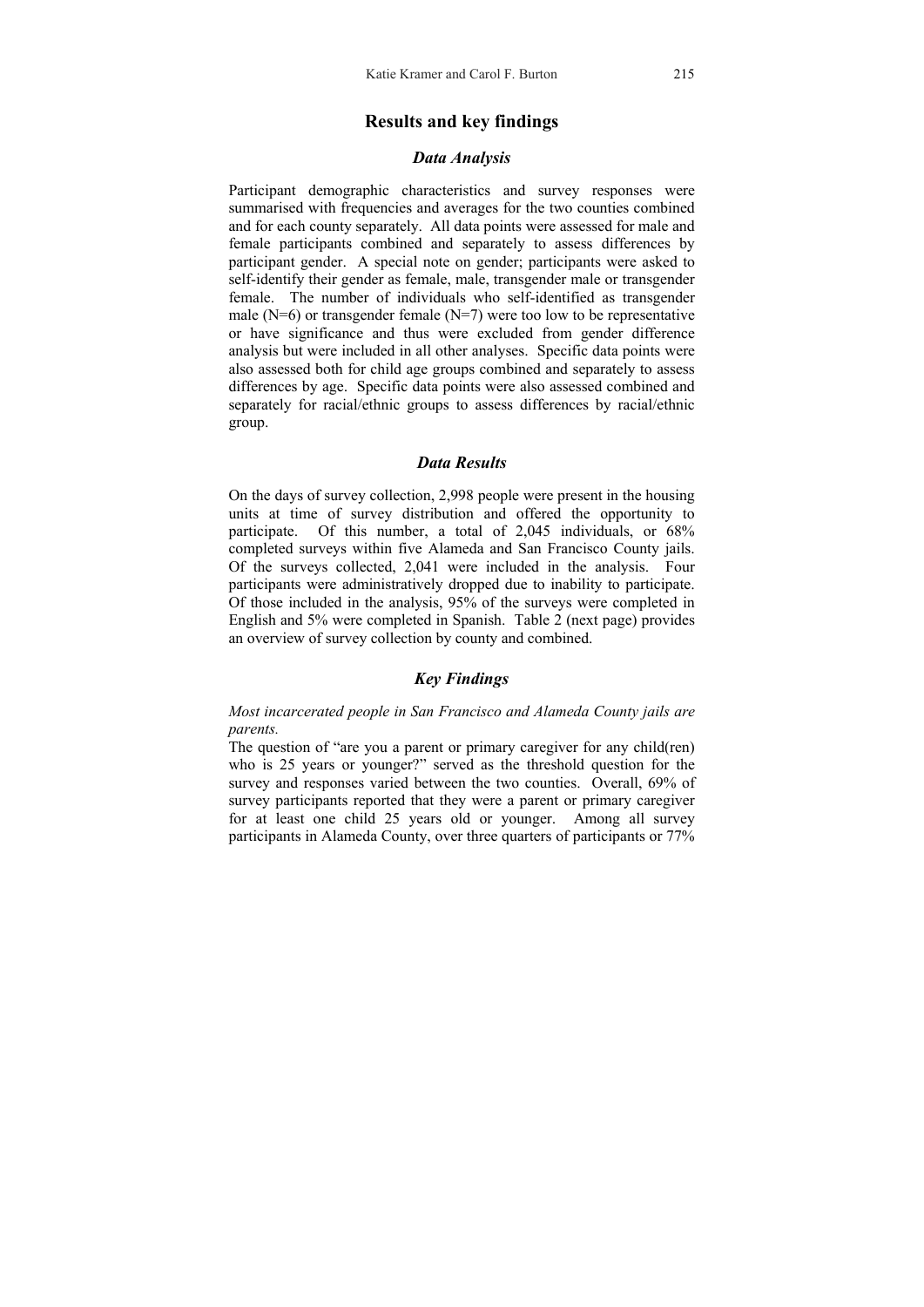reported that they are a parent or primary caregiver of at least one child 25 years or younger, with an average of 2 children (range: 1-10+). Among all survey participants in San Francisco, over half of participants or 59% reported that they are a parent or primary caregiver of at least one child 25 years or younger, also with an average of 2 children (range: 1-10+). One explanation of the difference in number of incarcerated parents by county may be the variation in opt-out versus opt-in recruitment procedures. That is, in Alameda County, where participants had to actively volunteer to participate, being a parent may have been a motivator toward participation and thus an explanation for the higher prevalence of parents among those surveyed. Or, there might be a higher percentage of incarcerated parents in Alameda County.

|                                                | <b>Alameda County</b> |     | <b>San Francisco</b> |     | <b>TOTAL</b> |
|------------------------------------------------|-----------------------|-----|----------------------|-----|--------------|
| Total Number of People Offered Survey*         | 2,007                 |     | 991                  |     | 2,997        |
| Total Number of People Completed Survey        | 1,134                 |     | 907                  |     | 2.045        |
| Survey Completion Rate**                       | 57%                   |     | 91%                  |     | 68%          |
| Distribution of Surveys Per Jail               | Santa Rita Jail       | 88% | County Jail #2       | 18% |              |
|                                                | Glen Dyer Jail        | 12% | County Jail #4       | 32% |              |
|                                                |                       |     | County Jail #5       | 50% |              |
| Total Number of Parents/Primary Caregivers     | 878                   |     | 536                  |     | 1,414        |
| for Children $\leq$ 25 years                   |                       |     |                      |     |              |
| Percent (%) of Individuals Surveyed Who are    | 77%                   |     | 59%                  |     | 69%          |
| Parents for Children $\leq$ 25 Years           |                       |     |                      |     |              |
| Total Number of Children Identified Age $\leq$ | 1,781                 |     | 1,110                |     | 2,891        |
| 25 Years                                       |                       |     |                      |     |              |

Table 2: Summary of Survey Collection by County

\*Total number of people in housing units on day and time of survey distribution.

\*\*In Alameda County, survey participation was 'opt-in' where individuals had to actively choose to take the survey. In San Francisco, survey participation was 'opt-out' where individuals had to actively choose to not take survey.

#### *Parents and caregivers are disproportionately people of colour.*

A substantial majority or 88% of all parents, reported identity with a racial or ethnic minority group. There were no significant differences in racial and ethnic identities reported by the parent participants compared to nonparent participants.In addition, the average age of parents or caregivers was 32 years and 88% were male. A summary of demographic information for parents and caregivers participating in the study is presented in Table 3 on the next page.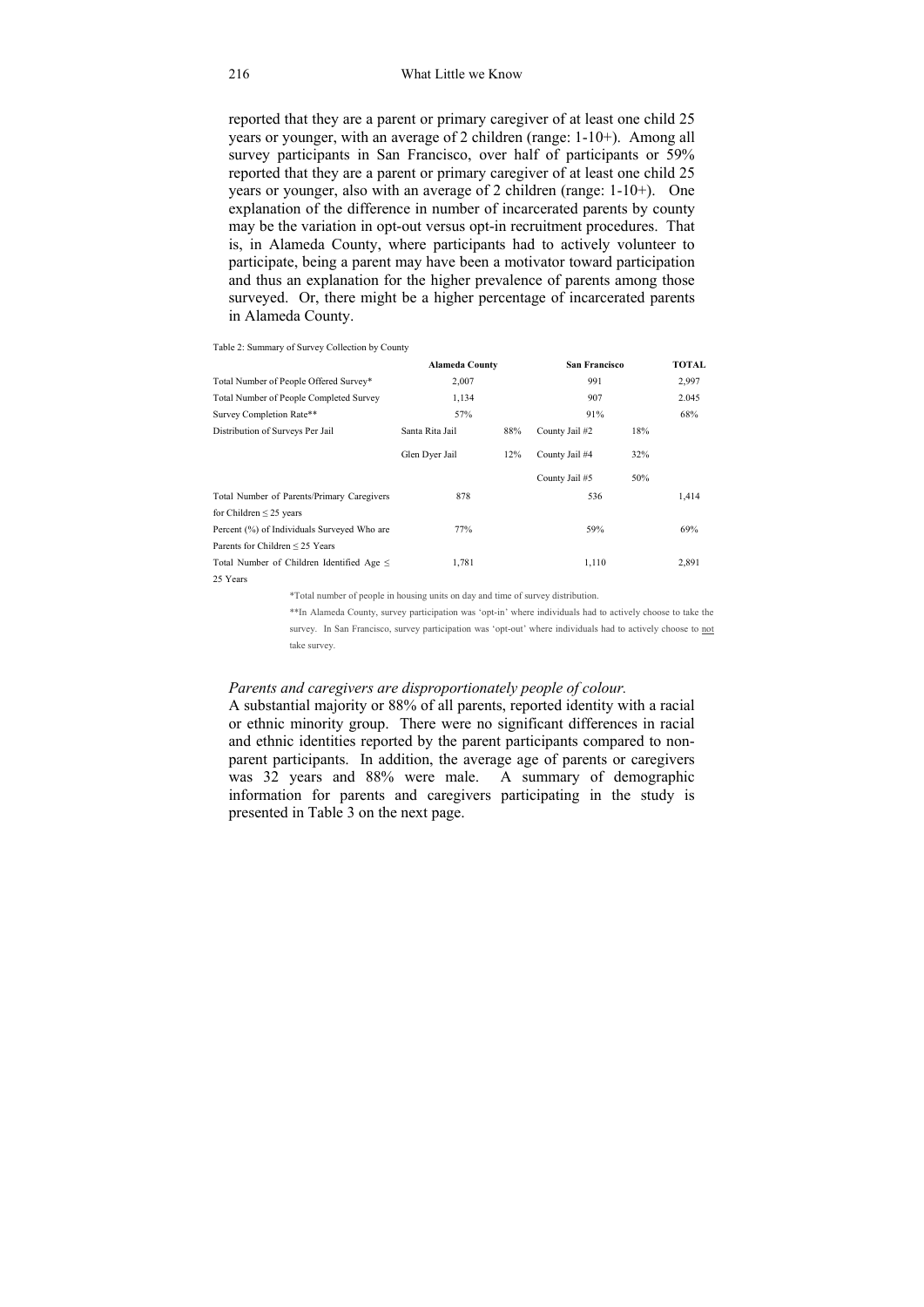*Thousands of Bay Area children on any given day have a parent incarcerated in an Alameda County or San Francisco County jail.* 

Alameda County participants reported being a parent or primary caregiver for a total of 1,781 children aged 25 years or younger. San Francisco participants reported being a parent or primary caregiver to a total of 1,110 children aged 25 years or younger. Considering the individuals who were not surveyed in these jails for various reasons (not present in the housing unit during survey due to court appearance, medical appointment, lawyer visit, family visit or in units not offered the survey), it can be conservatively estimated that, on any given day, there are more than 3,000 children aged 25 years or younger with parents in Alameda or San Francisco County Jails.

| Table 3: Parent Participant Demographics (N=1,414)* |               |                        |               |
|-----------------------------------------------------|---------------|------------------------|---------------|
| Median age of parents and caregivers                |               | 32 years               |               |
| Gender                                              | $\frac{0}{0}$ | Languages Spoken       | $\frac{0}{0}$ |
| Male                                                | 88%           | English                | 93%           |
| Female                                              | 11%           | Spanish                | 16%           |
| Transgender                                         | $1\%$         | Mandarin/Cantonese     | $1\%$         |
|                                                     |               | Other                  | $5\%$         |
| Ethnicity                                           | $\frac{0}{0}$ | <b>Education Level</b> | $\frac{0}{0}$ |
| African American                                    | 50%           | Some high school or    | 27%           |
|                                                     |               | less                   |               |
| Latino                                              | 19%           | High school            | 47%           |
|                                                     |               | graduate/GED           |               |
| Caucasian                                           | 12%           | Some college or more   | 26%           |
| Asian or Pacific Islander                           | $7\%$         |                        |               |
| American Indian/Alaska                              | $1\%$         |                        |               |
| Native                                              |               |                        |               |
| Multi-racial/Other                                  | 10%           |                        |               |
| *percentages may not add to 100% due to rounding    |               |                        |               |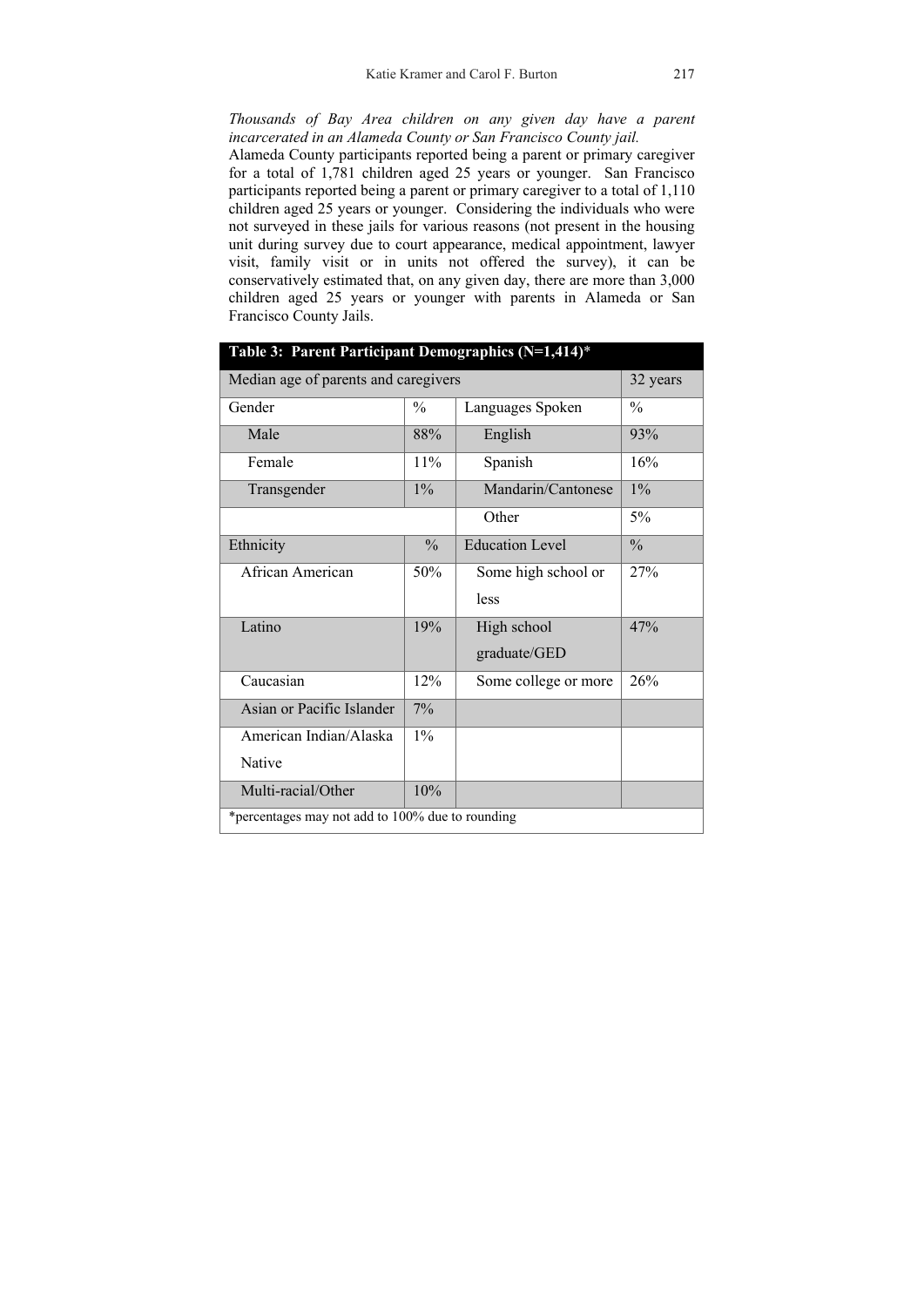A summary of demographic information for children identified in the survey is presented in Table 4.

## *Children experience multiple cycles of parental incarceration.*

Of all the parents surveyed, 36% reporting being incarcerated 6 or more times since becoming a parent. Older children were more heavily affected by multiple parental incarcerations with 49% of parents to children 11-18 years old and 58% of parents to children 19-25 years old reported being incarcerated 6 or more times. Yet younger children also experienced multiple parental incarcerations; 32% of parents with children 6-10 years old, and 13% of parents with children 0-5 years old reported being incarcerated 6 or more times. These multiple cycles of parental incarceration that may exacerbate isolation, stigma and disruptions in the lives of their children.

| Table 4: Demographics for Children $\leq$ 25 Years Old* |                |                  |                |  |
|---------------------------------------------------------|----------------|------------------|----------------|--|
|                                                         | <b>Alameda</b> | San              | <b>Total</b>   |  |
|                                                         | County         | Francisco        | $(N=2,891)$    |  |
|                                                         | $(N=1,781)$    | $(N=1,110)$      |                |  |
| Average age of                                          | 8 years [0-25] | 9 years $[0-25]$ | 8 years [0-25] |  |
| children [range]                                        | years]         | years]           | years)         |  |
| 0-5 years old                                           | 39%            | 32%              | 36%            |  |
| 6-10 years old                                          | 23%            | 24%              | 23%            |  |
| 11-18 years old                                         | 25%            | 28%              | 26%            |  |
| 19-25 years old                                         | 13%            | 15%              | 14%            |  |
| Gender                                                  |                |                  |                |  |
| Male                                                    | 51%            | 52%              | 51%            |  |
| Female                                                  | 49%            | 48%              | 49%            |  |
| Transgender                                             | $0\%$          | 0%               | $0\%$          |  |
| Ethnicity                                               |                |                  |                |  |
| African American                                        | 45%            | 47%              | 46%            |  |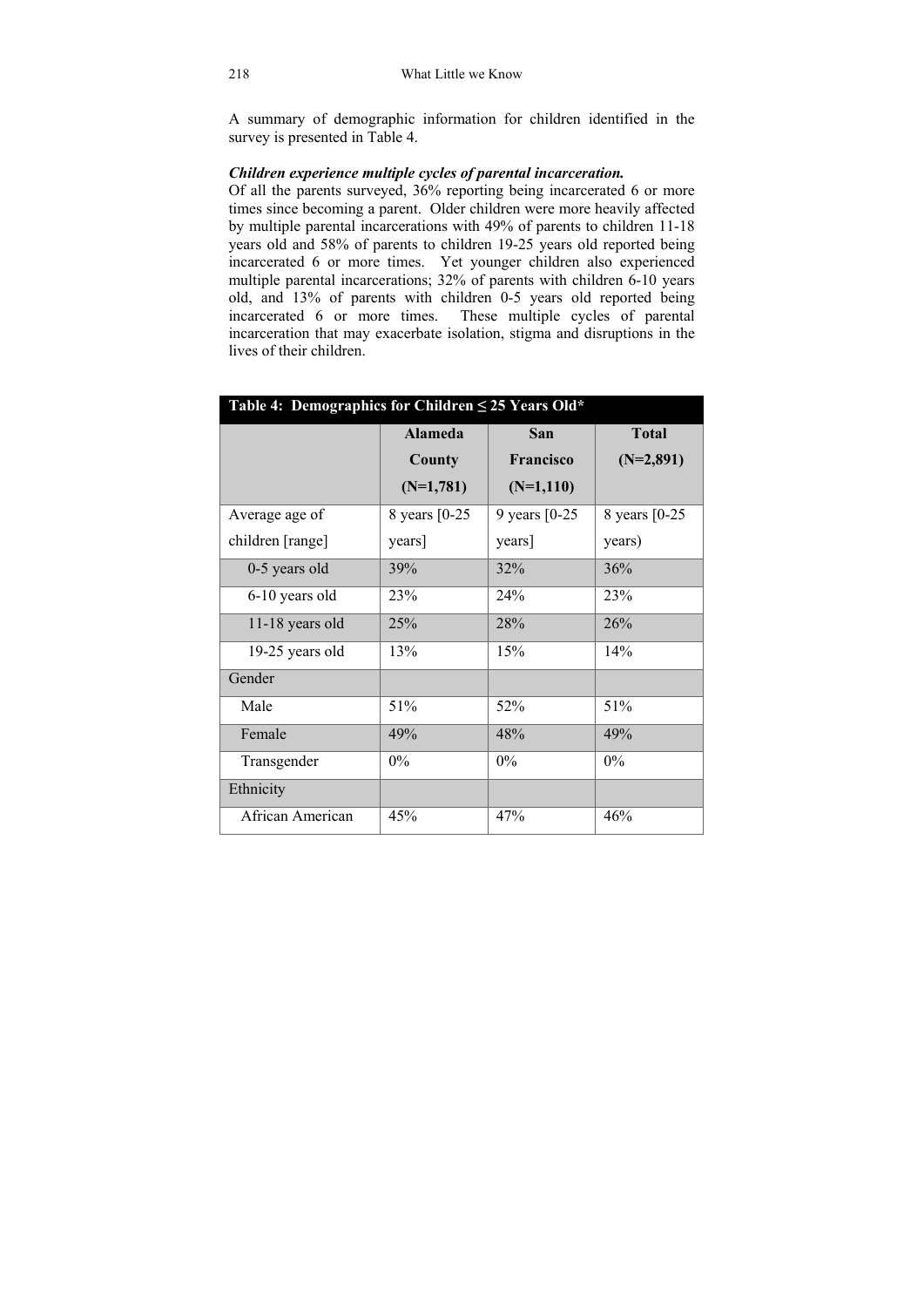| Latino                                            | 20%     | 12%  | 17%  |  |
|---------------------------------------------------|---------|------|------|--|
| Caucasian                                         | 10%     | 10%  | 10%  |  |
| Asian or Pacific                                  | 4%      | 8%   | 6%   |  |
| Islander                                          |         |      |      |  |
| American                                          | $0.8\%$ | 0.2% | 0.6% |  |
| Indian/Alaska                                     |         |      |      |  |
| Native                                            |         |      |      |  |
| Multi-racial/Other                                | 21%     | 22%  | 21%  |  |
| * percentages may not add to 100% due to rounding |         |      |      |  |

#### *Children live in or near the communities where their parents are incarcerated.*

The clear majority of children, or 74%, live in either the same county where their parents are in jail or in a close neighbouring county and nearly three quarters of parents reported having some type of current contact with their children. Thus, there are important opportunities to preserve family relationships while parents are in jail.Yet many parents reported barriers to maintaining contact including the high cost of phone calls and the high costs of visiting. Only 35% of incarcerated parents or caregivers reported having jail visits with at least one of their children, and 81% of these visits were "non-contact" meaning they were held behind glass windows where the parents and children had no physical contact with each other. When asked what can be done to improve visits in Alameda County, the overwhelming recommended improvement was an increase in contact visits. For both counties, additional requests included longer visits or more visiting days and times, help with transportation, help navigating the visiting system, and 'other' desires such as improving the visiting environment (friendlier environment, quieter rooms or single booths, etc.), child/parent classes or counselling, and new toys and activities.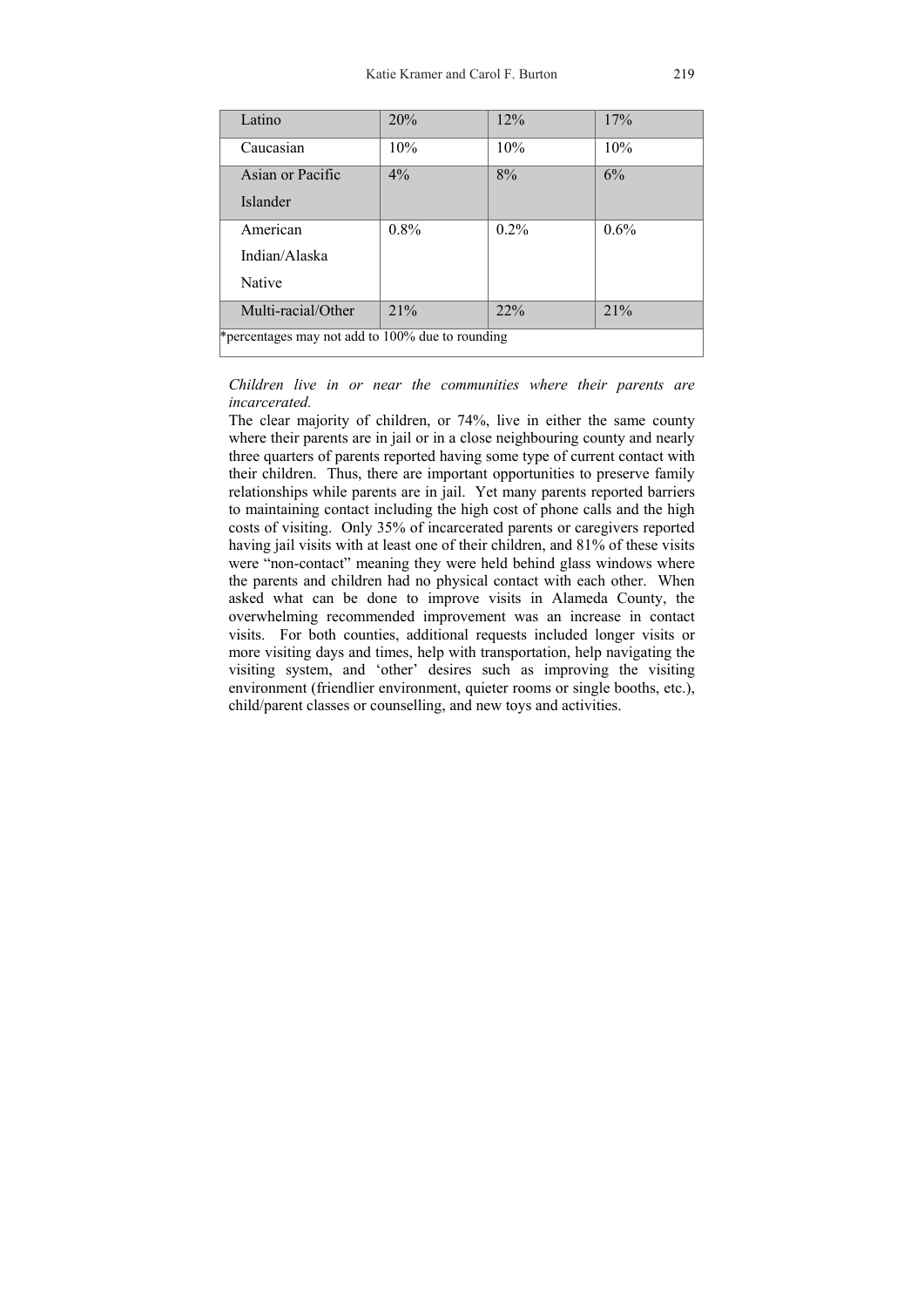*There are differences in children's experiences when their father goes to jail versus when their mother goes to jail.* 

There was a significant difference regarding the person whom the children lived with depending on whether they had an incarcerated father or incarcerated mother  $(p<0.0001)$ . The vast majority of children of incarcerated fathers, or 85%, lived with their other parent while children with incarcerated mothers were likely to live either with their other parent, grandparent or sibling/other family member.Differences in child's caregiver in the community by gender of incarcerated parent are shown in Figure 1. In addition, children with incarcerated mothers were four times more likely to also have a currently incarcerated father. Finally, there significant differences ( $p<0.0001$ ) regarding who brought child(ren) to visit. A higher percentage of incarcerated fathers reported that the child(ren)'s other parent brought them to visit compared to incarcerated mothers. On the contrary, children with incarcerated mothers were more likely brought to visit by a grandparent, sibling, or other relative.



### *Children feel the burden of significant disruptions when their parents become incarcerated.*

Children may experience many disruptions in their lives as a result of their parent's incarceration as demonstrated by the 27% of parents who reported that their children had to change their residence because of their parent's incarceration. In addition, 17% of parents reported that their children had to change schools and 63% of parents reported that their family had lost income because of their incarceration.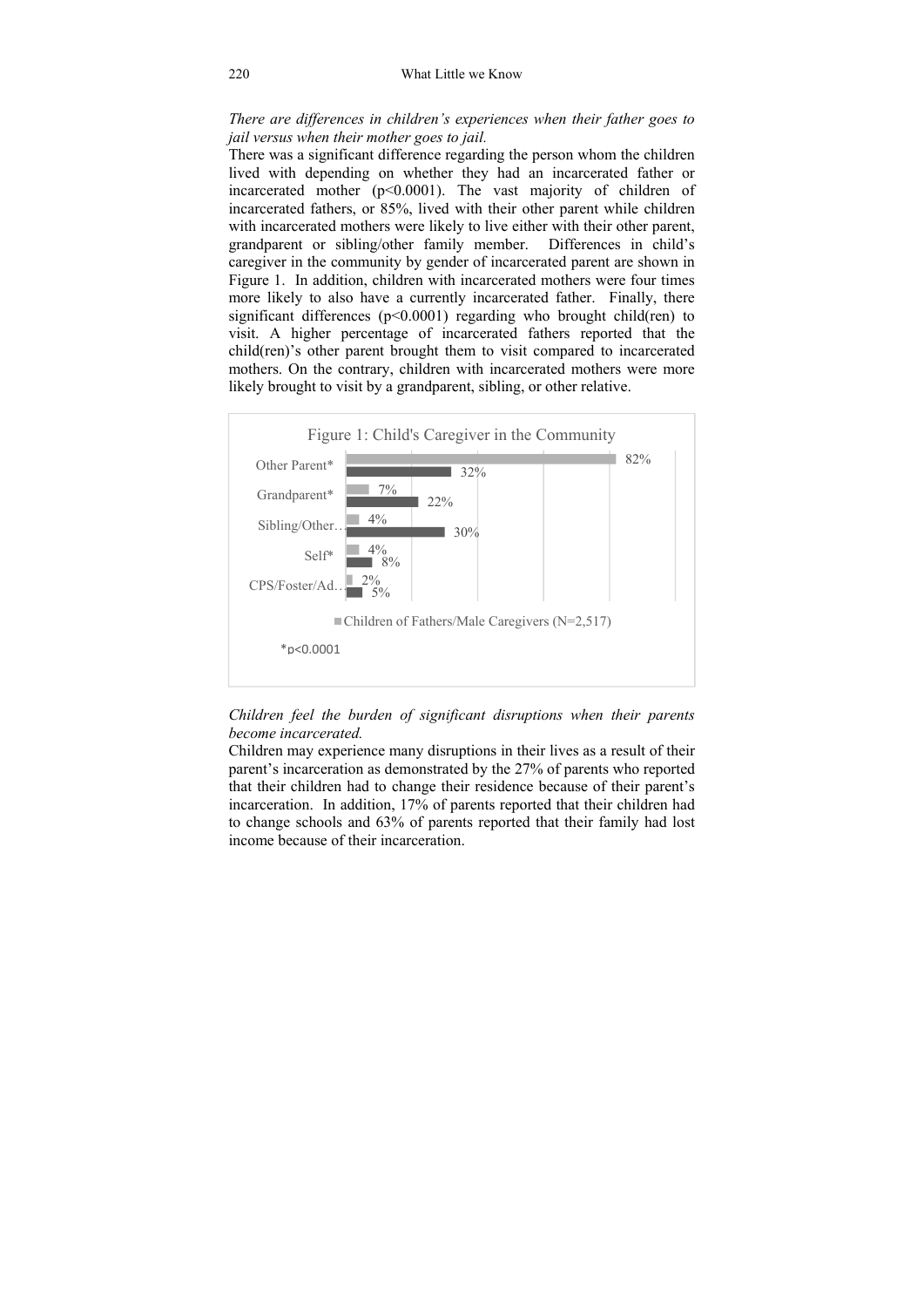Katie Kramer and Carol F. Burton 221<br>For children who are involved in both the Child Protective Services System and have an incarcerated parent, the disruptions in their lives can be more complicated. Children with involvement in Child Protective Services (CPS) were significantly more likely to have a change in their living arrangement and have to change schools compared to children not involved in CPS. Children with CPS involvement also experienced significantly higher rates of repetitive parental incarceration. Furthermore, children of parents or caregivers whose other parent was (also) currently incarcerated were three times more likely to be involved with CPS compared to those whose other parent was not incarcerated. The differences in the effects of parental incarceration for children with CPS involvement vs. children without CPS involvement are in shown in Figure  $\mathcal{L}$ 



#### *Many children do not know their parent is in jail.*

Some families believe it is better for children to know the truth about their parent's incarceration. While other incarcerated parents and/or children's caregivers may decide it is in the best interest of the child not to tell them about their parent's current incarceration. Most parents or 60% reported that their children knew they were incarcerated, yet 30% of parents reported that their children did not know. The distribution of the child's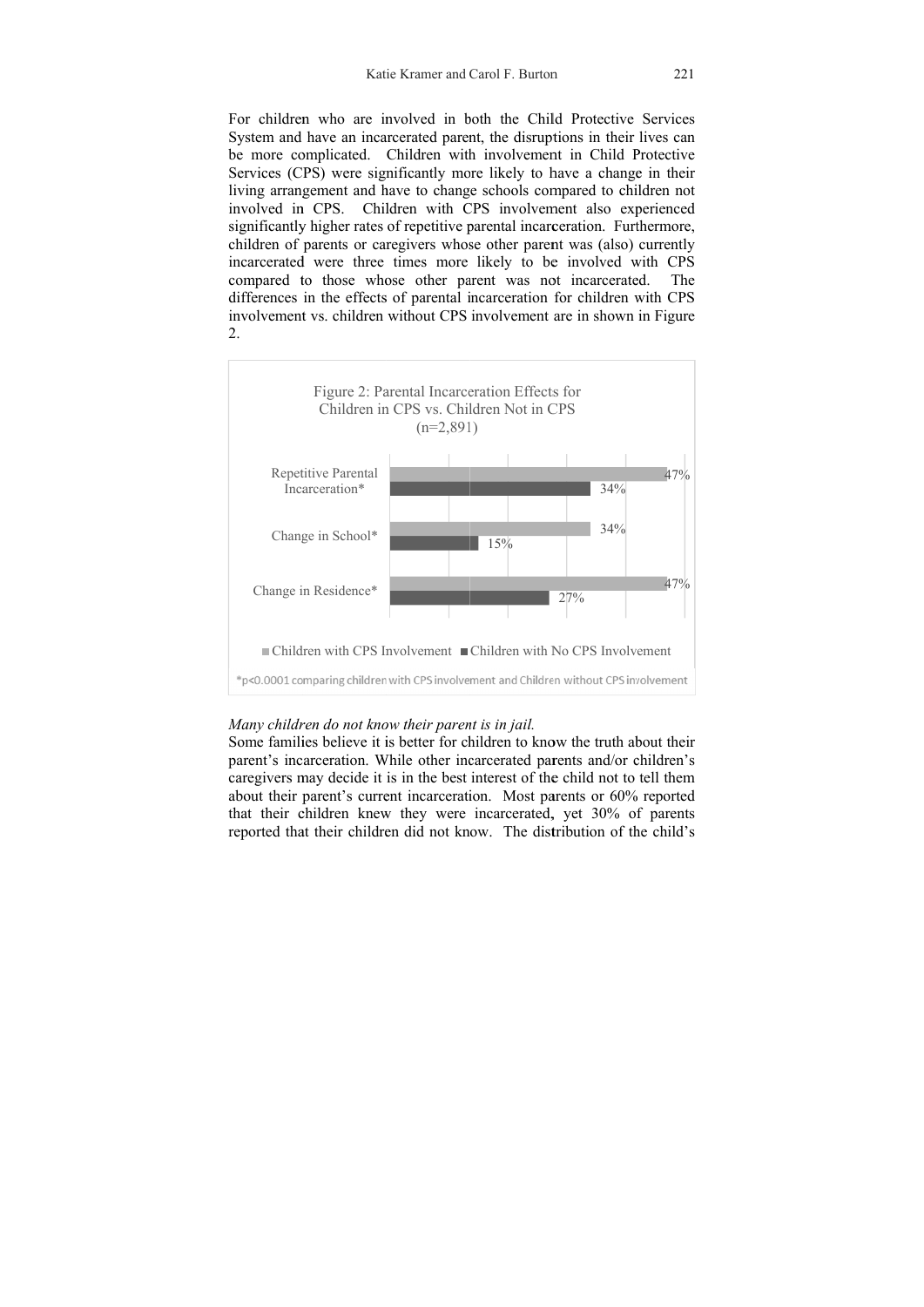understanding of the parent's current location, if they do not know their parent was currently in jail is presented in Figure 3. The 'other' locations included living in another city, time out/school for misbehaviour, hospital/doctor, on the streets/running around, with family, camping or at war.



*Parents intend to be a part of their children's lives after incarceration.* 

The vast majority, or 95% of incarcerated parents and caregivers reported that they plan to reconnect with at least one child after their release from jail. When asked what additional supports incarcerated parents and caregivers thought their children would benefit from both while they were incarcerated and after they were released, the most common answers were positive family activities, recreational activities, support for basic life needs, counselling/ therapy, and homework/tutoring.

## **Recommendations**

This study was a major step in gathering local system-wide information about the number and nature of children with locally incarcerated parents,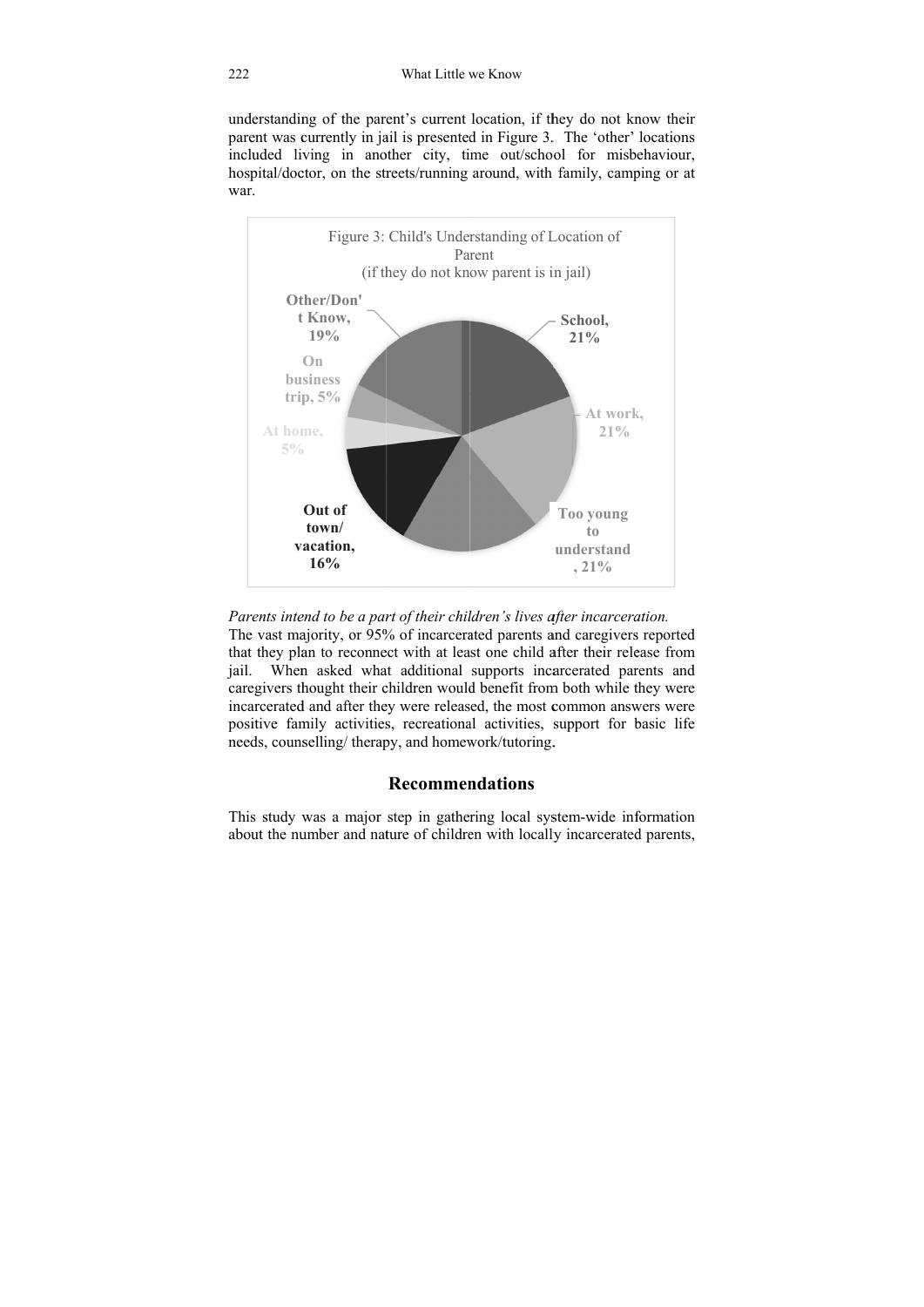and the effects of parental incarceration. Yet without action, gathering information does nothing to improve the lives of children when their parents go to jail. The following are data driven recommendations of changes in policies and practices to strengthen the level of support and connectivity for children of incarcerated parents that help to ensure healthy family systems after release.

- Include the voice of children and youth of all ages, including youth involved in the criminal justice system, when gathering information and making policy and programmatic decisions related to the effects of parental involvement in the criminal justice system;
- Examine strategies and opportunities to increase contact visiting between children and their parents at local jails that give children the opportunity to touch and hug their parents;
- Decrease the cost of phone calls between incarcerated parents and their children;
- Provide transportation support or public transportation vouchers (if applicable) for children and community caregivers to decrease the financial burden on the families associated with jail visits;
- Provide more support for community caregivers within the children's homes so they can better support their children;
- Ensure that family issues are assessed and addressed during jail or prison intake and during re-entry planning processes throughout a parent's involvement in the criminal justice system;
- Develop more re-entry programmes and/or integrate strategies into existing re-entry programmes that specifically address healthy reconnection strategies for both parents and their children as parents return to the community and into the lives of their children after incarceration;
- Recognise the differential effects of incarceration for children with incarcerated mothers vs. incarcerated fathers and develop policies and practices that address their unique needs;
- Develop age appropriate programmes to provide psycho-social support for children at different development ages while parents are involved in the criminal justice system;
- Provide support and education for incarcerated parents to help them parent their children while incarcerated and prepare for reunification after their release including the distribution of familyfocused community resources;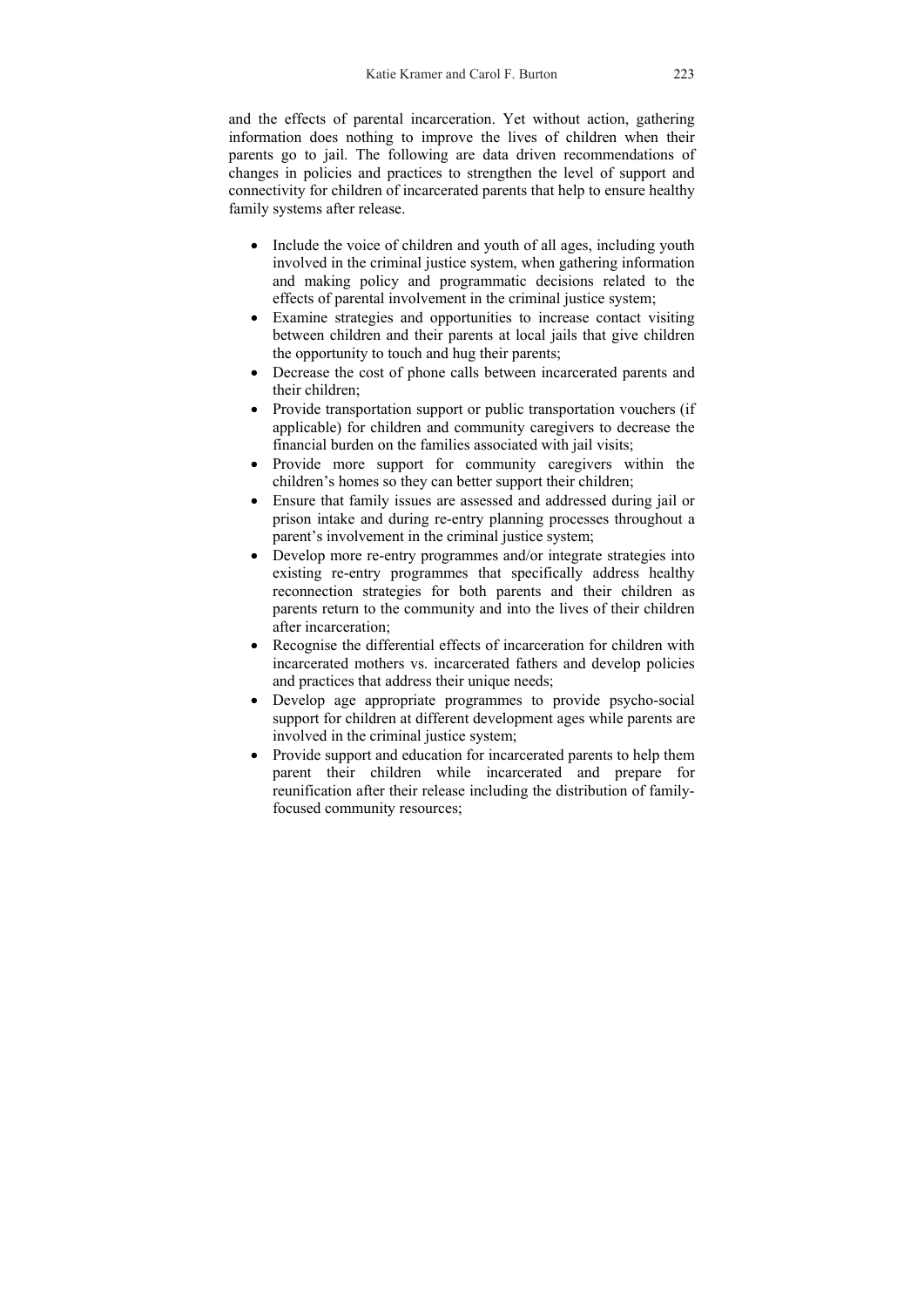• Work with local child protective service (CPS) departments to improve their understanding of the compounding effects of both parental incarceration and CPS involvement.

## **Conclusion**

The information collected in this study can help to promote data driven culture change and justify the need for increased resources within local government services systems. These additional resources can lead to improved programmes and policies for children and their families to strengthen connections during their parent's incarceration and ensure healthy family systems after release. Other local criminal justice jurisdictions and/or service systems that support children, such as school districts or health departments, may benefit from collecting and utilizing similar information.

## **References**

- Adalist, Estrin, A (2014). "Parental Incarceration in the United States: Bringing Together Research and Policy to Reduce Collateral Costs to Children," The White House and the National Science Foundation.
- —. (2014), Children and Families of the Incarcerated Fact Sheet, National Resource Center on Children and Families of the Incarcerated, Rutgers University. Available at https://nrccfi.camden.rutgers.edu/files/nrccfifact-sheet-2014.pdf.
- American Bar Foundation (2013), Parental Incarceration in the United States: Bringing Together Research and Policy to Reduce Collateral Costs to Children, American Bar Foundation's Workshop at the White House, Washington, D.C.
- Arditti, J.A. (2012), *Parental Incarceration and the Family Psychological and Social Effects of Imprisonment on Children, Parents, and Caregivers*, NYU Press.
- Centers for Disease Control and Prevention (2013), Prevalence of Individual Adverse Childhood Experiences, Adverse Childhood Experiences (ACE) Study. Available at http://www.cdc.gov/ace/prevalence.htm.
- Conway, J.M., Jones, E. (2015). Seven Out of Ten? Not Even Close: A Review of Research on the Likelihood of Children with Incarcerated Parents Becoming Justice-Involved, Institute for Municipal and Regional Policy, Children with Incarcerated Parents Initiative, Central Connecticut State University.